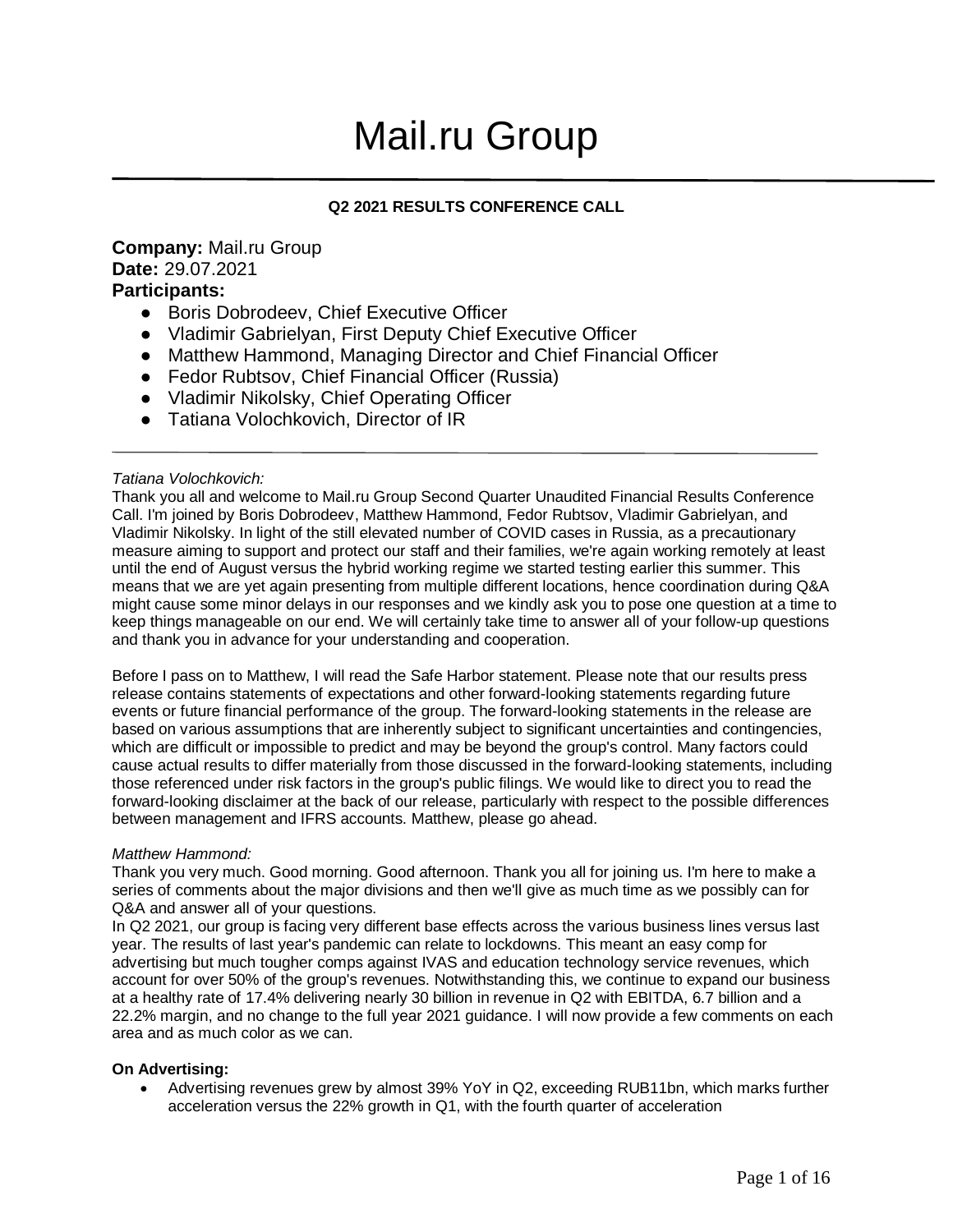- The best performing verticals in Q2 was services, sports and fitness, business, media, FMCG, education and work, with some of them showing triple-digit growth rates
- While the relative underperformers were telcos, games, dating, beauty, and jewelry, much of this is a function of the high Q2 2020 base effect
- Performance advertising with major driver grew by ~70% YoY vs 41% in Q1

We continue to place major assets and the sources into the SMB advertising sub-segment, which expanded revenues by 56% YoY, but with very significant room for further growth as SMBs still account for less than a quarter of our total ad revenues, while most local businesses have active pages within our social networks

Within advertising formats, we are highly focused on video with 84% growth of in-stream video ad revenues in Q2 vs 36% in Q1

In terms of outlook, April marked a peak in ad revenue growth as a function of the easiest comp with growth starting to normalize in May, and we expect it to further normalize in Q3 and more so in Q4

IDFA related changes are currently having no visible impact on our core domestic ad business. iOS accounts for less than a quarter of the domestic mobile device market, which is heavily Android driven. We also now support the SKAdNetwork which Apple allows as an alternative to IDFA to be able to track attribution. Hence, we see ourselves as well positioned and fully support the initiators which aim to protect the privacy of users on which we're highly focused on internally as well.

#### **On IVAS:**

- IVAS declined 2.3% in Q2, mainly as a function of the tough comp from Q2 2020 when revenue growth was ~17%, which was driven by elevated engagement across social games, stickers, and virtual gifts triggered by lockdowns. Music was less of a growth driver in Q2 2020 given the lower user movement activity at the time. In Q2 2021 there were no mobility restrictions with user behavior linked to seasonality, which was slightly more pronounced this year given the extended May holidays and extremely good weather conditions. Yet despite the slightly slower than expected H1 start, we continue to expect growth in IVAS for the full year 2021
- Importantly, despite a certain remaining IVAS headwind and with IVAS being almost entirely booked within Communications and Social, the core segment still significantly accelerated revenue growth to 22% growth YoY in Q2 versus 8.2% in Q1

#### **On VK:**

- VK remained the growth engine of the group with 35% total revenue growth in Q2, accelerating by 14p.p. QoQ despite certain adverse IVAS effect, with VK advertising revenue growth exceeding total VK growth
- Although VK is already reaching nearly 50% of Russian internet users every day and 75% every month, average MAU and DAU was slightly up again YoY in the Q2, which reflects our strong competitive positioning
- The VK Super App development continues with Mini App MAU up nearly 30% and approaching 40mn, with DAU up 60% YoY and exceeding 5mn. We saw a 16% increase in the number of Mini Apps QoQ to more than 34,000, and 40% YoY increase in the number of apps with MAU of more than 1,000
- Global video monthly active users reached 75mn in June with the number of daily video views exceeding 1bn and video remaining a major area of focus and investment for us
- VK mobile games catalog grew nearly 5 times YoY with 11% YoY growth in mobile games' audience in Q2. We continue to support monetization of content creators on our platform with VK Donut already being one of the largest sources of revenues for some VK communities

#### **On games**:

- MY.GAMES business managed to deliver 1% growth in Q2 exceeding RUB11bn with 18% YoY growth for 1H compared to the previous year
- Within the mix of revenues, MMO games revenues saw a 6% YoY decline in the Q2. This was expected given the high hurdle rate of 48% growth in Q2 2020, along with no new internal game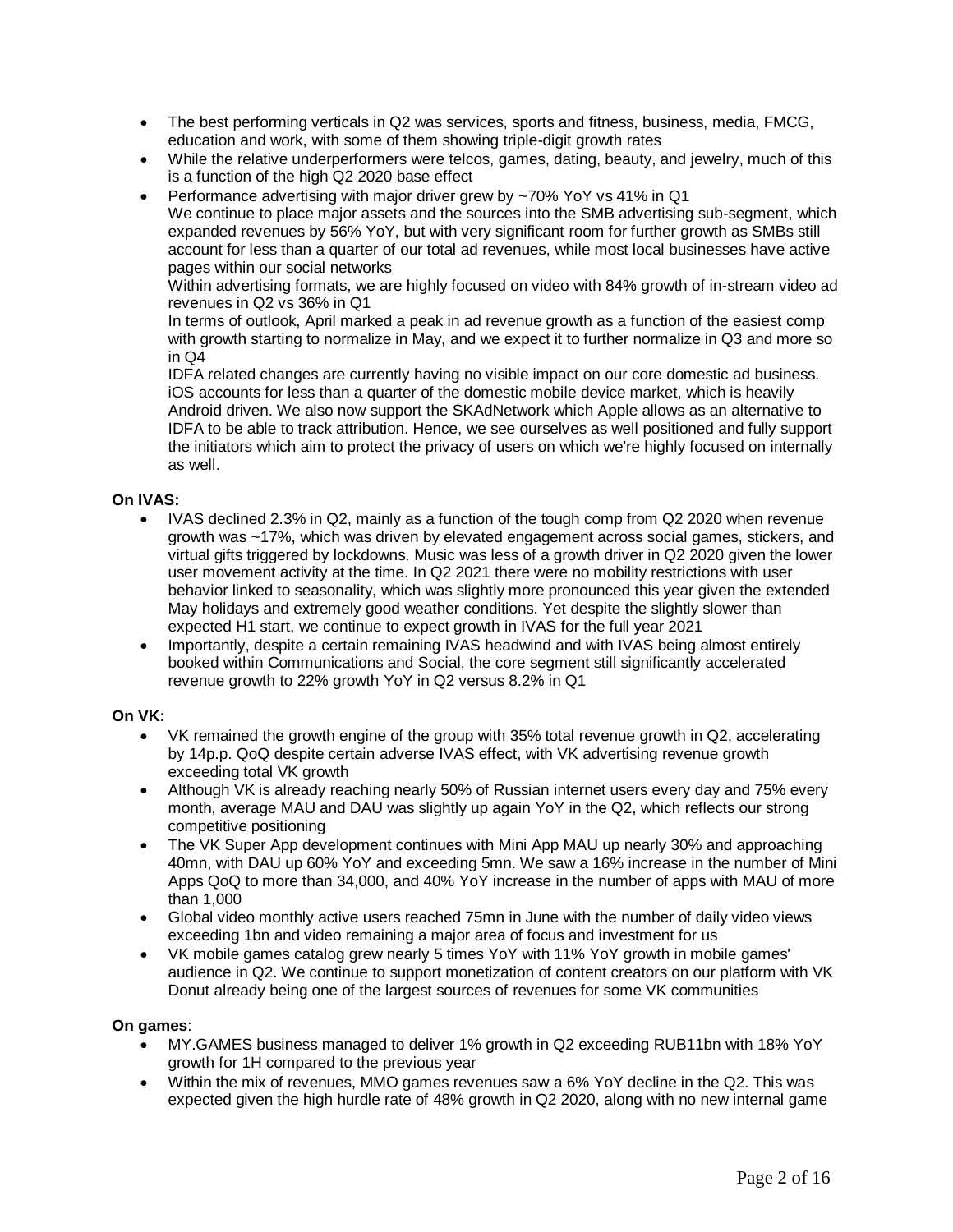launches YTD versus 5 new game launches in H1 2020. There were also no studio acquisitions as well as the recent IDFA related changes

- However, user trends remain strong with no material change in engagement despite the improved mobility of people, which suggests the pandemic provided a structured boost to the games market. It is worth noting that the 12-month retention of the Q2 2020 cohorts was actually higher than that for Q1 2020 on both Android and iOS, and roughly the same for PC across our entire portfolio
- Average Q2, MAU was 21.4mn with 1mn in average monthly paying users and monthly ARPU up 20% to above RUB170, with MY.GAMES continued to improve monetization through promotions tailored to specific player behaviors along with active support of the portfolio through more than 30 new updates across the existing titles made in Q2
- As an example, our most recently launched game, Rush Royale, continues to do very well, with the number of installs approaching 10 million since its launch in December. The cumulative revenues approaching RUB2.5bn up 20% QoQ and MAU up 40% QoQ, with the peak DAU exceeding 500,000, with the title being one of the most successful launches in our history
- We did not complete any major studio M&A in Q2, but consolidated a couple of small yet promising IPs, namely Global City and Love Choice. These contributed less than 2% in segments' revenues as are very early stage titles, which we plan to scale inside our games ecosystem
- We continue to innovate, experiment, and search for efficient additional sources of growth with one of our recent initiatives being porting of our mobile games to web using our own international game store to boost internal synergies. War Robots, Warface, Hustle Castle, Left to Survive, Rush Royale, and Guild of Heroes have all been ported YTD and more are planned for Q3, which provides a low cost boost to revenues of these games. Incremental revenue from ported projects is small but we're already seeing successful cases like Left to Survive where web contributes over 10% of the title's overall revenue. Importantly, where web is a high-margin revenue stream as well
- The IDFA related changes are having a more pronounced impact on advertising within games, as it is a global business which is more iOS exposed. Yet, advertising accounts for around 10% of MY.GAMES' revenues and hence the impact is manageable given that we're currently not significantly exposed to casual and hyper-casual games, which monetize largely through advertising and reliant on constant user acquisition. We're currently focused on the development of new titles, and it is likely that we'll launch fewer titles this year than last year, but we have nearly 20 games in the development pipeline. This leaves significant room for profitable and efficient growth in the coming years
- Speaking about the nearest launches, these include:
	- $\circ$  World War 3, which is a tactical online multiplayer first person shooter developed by Farm 51 studio, where we are acting as the global publisher
	- o Blast Brigade, an internally developed 2D action adventure console game where we're aiming for early access presale launch in the autumn
	- $\circ$  Pathfinder 2 from our partner studio Owlcat is also scheduled for rollout this autumn, where MY.GAMES is invested into the game's development and therefore benefit from royalties from the games.
- In terms of profitability, MY.GAMES' EBITDA margin in the second quarter was 24%. That's the highest level since Q4 2019, and even higher than the 21.4% margin we delivered a year ago with the COVID related traffic support. With a margin of almost 19% in the first half, we're on track to deliver year-over-year improvement in profitability in 2021 with the likely peak margins for the years we've seen in the fourth quarter, along with further organic growth.

#### **On Online education:**

 Online education nearly doubled in revenues in the second quarter despite the 3.6x YoY growth in Q2 2020. We're encouraged by the trends we're seeing as the pace of slowdown is more moderate versus our initial expectations with a cumulative number of registered students on the two platforms nearly doubling year-over-year and approaching 1mn in June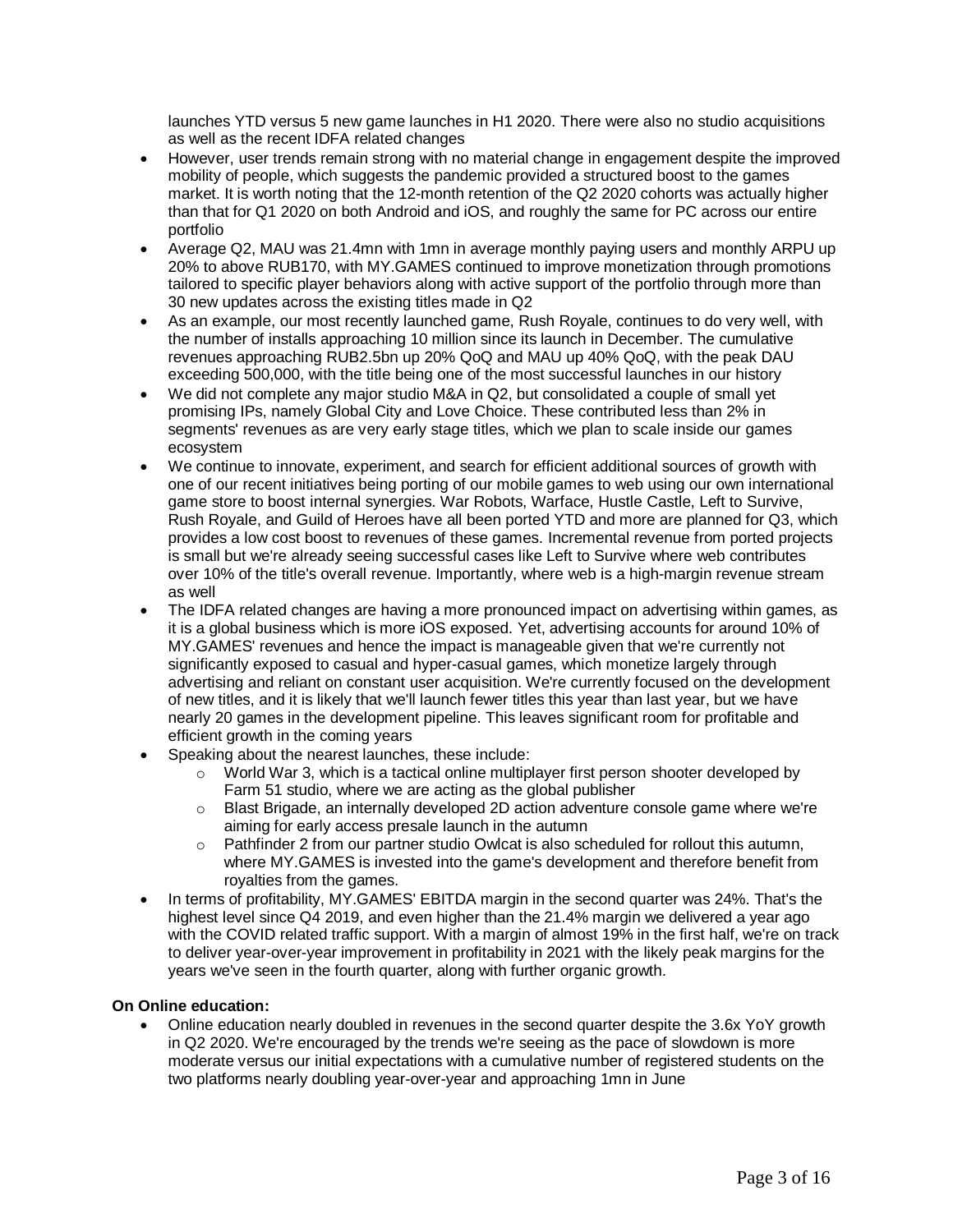- Monetization and conversion of registered users into payers also continues with the cumulative number of paying students at ~240,000, up 2.3x YoY, including more than 30,000 new paying students added in Q2
- Given the supportive sector backdrop, we decided to invest in further strengthening our leadership on the professional education market by new vertical experiments, active product launches, hiring, and marketing this year, and hence the deterioration in the margin in Q2. It's also impacted by some taxation regime changes, as well as typical marketing seasonality, and no COVID enhanced organic traffic as we saw in the second quarter of last year. The business will therefore remain in investment phase for the year, albeit with margin improvement in H2 versus H1. We also now see the segment exceeding RUB9bn in revenues for the year versus the previous guidance that we gave of up to RUB9bn of revenue.

#### **On New initiatives:**

- **Youla:** Growth was around 64% in Q2 versus 15% in Q1. We know the Youla was the only local classified platform which continued to grow through the pandemic last year with 25% growth in Q2 2020Integration with VK via VK Classifieds is showing positive initial traction, including as a tool driving Youla audience growth up 15% YoY in June. We also see a positive trend in the contributions for VK Classifieds in terms of listings, contracts and transactions. Integration provides additional liquidity for sellers on Youla, which supports its overall monetization. More than 55,000 VK groups have been integrated into VK Classifieds, but there is room for hundreds of thousands of more, and we see these integrations coming by VK. Despite the encouraging trends we're seeing, at this stage we reiterate the RUB3.6 to 3.9bn top-line guidance for 2021 for Youla, as our major focus remains on audience growth and liquidity coming from our social integrations as a tool for long term growth and creation of a major competitive advantage for Youla vs peers. We would say that 2021 however, is likely to be the last year of investment in Youla, and after that it will be self-funding.
- **VK Clips:** VK Clips continues to see very good growth with daily active users up 2.5x YoY to 20mn in June, and the average video of views per day, up 3x YoY to 300mn in Q2. Time spent for user in Clips grew by 36% YTD, with the number of users spending 10+ minutes per day on Clips rising by almost a quarter.
- Our **recommendation platforms** also continued to scale with 30%+ YoY growth to 55mn in the average number of people using both Pulse and Relapse in Q2. This then drives a 2.5x YoY growth in revenues supported by continued technological and product enhancements. Growth and time spent is amongst the key KPIs for Pulse for 2021 and is up more than 30% YoY in the  $Q<sub>2</sub>$
- **Marusia** usage continues to rise, with MAU exceeding 5mn in June, up 10x YoY driven by its integration with VK. Given the progress made across the various new initiative segments, we saw more than 50% YoY growth in revenue, while importantly, also reducing the level of EBITDA burn from 45% in Q2 2020 to 37% today.

#### **On Ecosystem development:**

- We continue to drive cross-asset integrations to boost efficiency as a group to driving not only increased usage on monetization, but also aiming to boost retention and reduce customer acquisition costs
- **VK Connect** is now rolled out across 24 services, having most recently been scaled to MY.GAMES, myTarget, Samokat, Citydrive, and Tetrika. As a result, VK Connect has exceeded 40mn in registrations outside VK in June. This is up more than 20x what we had in June 2020 and up 40% QoQ
- We're further integrating our media services with AliExpress to promote eCommerce. Additionally, the first referral program was launched in OK on the basis of AER where social commerce users can benefit from extra discounts by broadening reach to the various AER products. Any group in VK now has the opportunity to create its own classified service integrated with VK Classifieds and with Youla
- These are just a few of the multiple examples of what we've been actively doing, and we're still very early in the process. And hence, it's probably still too early to talk about the broader group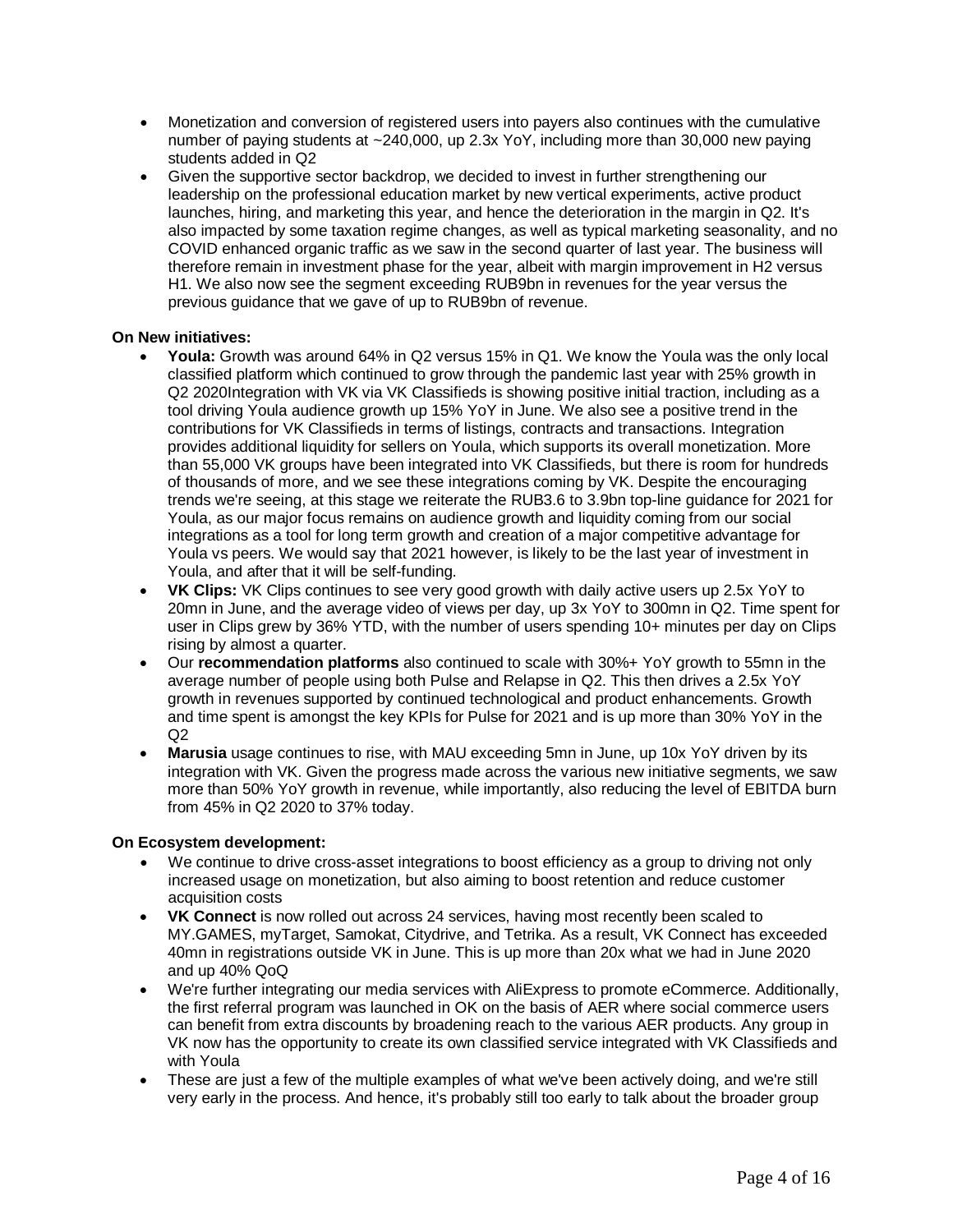level effects but we're already seeing that a number of services used by an average group user is rising. There's some encouraging data points including the ARPU of VK Connect users being higher than of non-users with increased conversions in service registrations. We will continue to monitor and update the market on further progress in this area but we clearly see significant potential.

#### **On Margins and guidance:**

- EBITDA margin declined YoY in Q2, but with a YoY improvement across two out of the four segments, Games and New Initiatives, and with improvements showing for the Group on a QoQ basis
- Going into specifics, C&S margin declined from 48% to 41% in Q2, given the mix shift from certain pressure on the very high margin IVAS revenue stream. Obviously, Q2 2020 saw a disproportionately high amount of high margin IVAS, and hence that needs to be taken into account. This should be less pronounced in 2H. Notwithstanding that, we continue to invest into new products like social commerce, video, messenger, music, and we are not yet forcing active monetization of these, with a focus more on the user experience and rising engagement. Hence, we do not currently project YoY margin improvements to this C&S segment in 2021, but with margin improvement QoQ expected in the Q3
- **Online Education** will see margin deterioration YoY given the ongoing investments into scaling and diversifying the business, but with margin improvements in the second half of this year
- **Games** are well set to deliver margin improvements in 2021 along with New Initiatives where **Youla** is moving towards breakeven, which should be potentially visible even in the fourth quarter of this year with 2022 expected to be the first full profitable year for Youla
- Overall, we reiterate our guidance to deliver a certain margin improvement for the group along with revenues in the range of RUB127-130bn for the overall Group

Finally, **joint ventures**. O2O and AliExpress Russian joint ventures are not part of the consolidated scope of the group, but given their materiality, ongoing investment levels, and impact on our bottom line, we need to provide some additional highlights around both.

#### **On O2O:**

- The O2O JV reached RUB45bn in GMV, up 75% YoY in Q2. Despite the rising scope, early stage of development to certain assets, supply issues, and extra COVID related cost, FCF burn as percentage of GMV stayed largely flat QoQ at 25% in Q2 versus 23% in Q1
- Delivery Club expanded revenues by 40%+ to RUB3.6bn rubles with 30% growth in orders YoY to ~21mn, with also high teens QoQ growth. Using Q2 2019 as a more normalized space, Delivery Club has nearly quadrupled orders and grew revenues 4.2x since that date. Frequency is steadily going up, rising to ~4.3 orders per active user in Q2. Importantly, Q2 frequency was 16% higher than during Q2 2020 at the peak of the pandemic. The number of active users continues to go up approaching 5 mn in Q2, up 14% YoY with over 300,000 new users joining our platform every month. Grocery continues to grow in importance, both as the customer acquisition and retention tool, and with 13% of Q2 orders of Delivery Club being non-restaurant orders. The level of FCF burn Delivery Club was marginally up from 9 to 10% of GMV with e-grocery at 1P being the main drivers of this. Despite the ongoing investments, burn rates should be declining on a year-over-year basis in 2021
- **Samokat** grew revenues by ~4x YoY to 8 n in Q2, with 15.6mn in completed orders, up 4.3x YoY. Dark store base has more than tripled approaching 700, which makes Samokat into one of the largest dark store operators globally. Samokat plans to enter more new cities in 2H. Despite the aggressive regional expansion in Q2, Samokat FCF burn versus GMV has been declining since the formation of the O2O JV, excluding the extraordinary Q2 2020. We should also see peak in the absolute level of burn in 2021
- **Citymobil** completed 50mn rides in Q2, with GMV doubling YoY to RUB15.4bn, and revenue more than doubling YoY, stimulated by the increase in the take rate. Platform saw a particularly fast growth across premium segments and B2B. The burn rates increased QoQ given the ongoing supply constraints, which was slightly worsened by the rollout of DiDi and hence, higher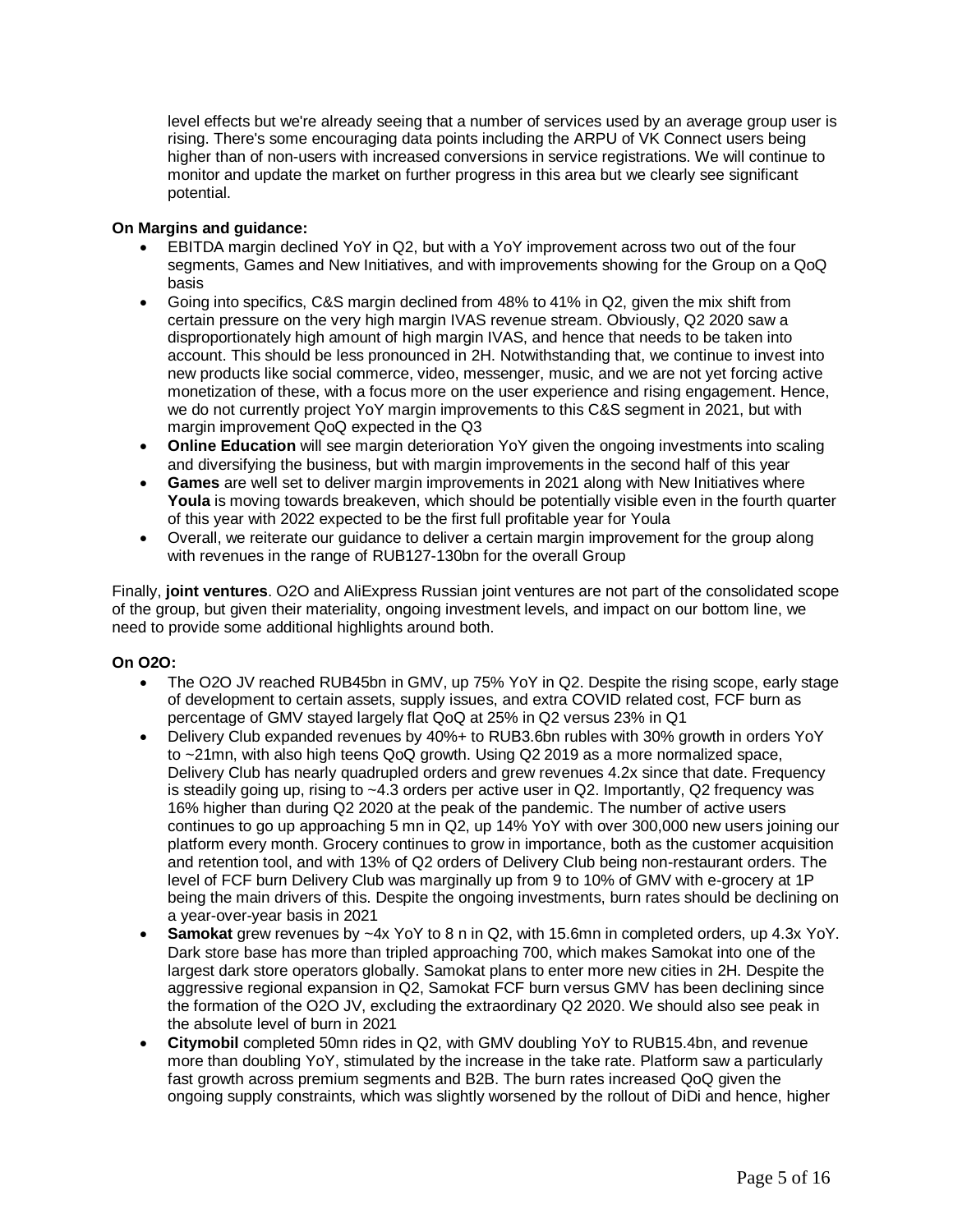competition. However, the level of FCF burn versus GMV is largely stable in recent quarters. Looking ahead Citymobil is so focused on further growth, including B2B, premium, and logistics areas, along with improvements in unit economics

 Speaking of overall O2O economics, the absolute level of burn did rise QoQ driven by the active rollouts of Samokat, as well as rising competition and elevated driver subsidies in ride hailing. But we know that the burn is likely to reach a peak level in Q2 2021, and we expect a gradual qQoQ improvement in 2H of this year and ongoing

#### **On AER:**

 AER continues to grow at a rapid pace, including triple-digit YoY growth for the local marketplaces with nearly 5X growth in the number of marketplace orders as AER diversifies its SPU base and its product categories. The plan remains to nearly equate local GMV with that of cross-border by the end of the current financial year of AER, which means acceleration in GMV growth for the business as a whole, including multiple times growth for the domestic business this financial year, and they remain on track towards that goal. Amongst the operational focused areas, the company is extremely focused on improving its supply chain and fulfillment offer.

Overall, we're committed to support our major JVs with planned total capital allocation of above RUB20 bn rubles from the group in 2021, including RUB9.3bn in loans provided to O2O JV in H1, which are expected to be converted into share capital of the company.

That concludes my comments. With that, I thank you. We turn to Q&A, and I would reiterate that we would ask you to ask one question at a time as it simply makes it more manageable for us from a logistics perspective. Thank you.

#### *Moderator:*

Thank you. If you would like to ask a question, please signal by pressing star one on your telephone keypad. If you're using a speakerphone, please make sure your mute function is turned off to allow your signal to reach our equipment. Again, press star one to ask a question. We can go ahead and take our first question from Miriam Adisa with Morgan Stanley. Please go ahead.

#### *Miriam Adisa:*

Great. Thanks, everyone. My first question just on the gaming margin, I think Matthew said we should expect peak margins in Q4. So I just wanted to get a bit more color on the magnitude of that margin improvement versus the second quarter. Should we look at the fourth quarter in 2019 as a reference point to where margins could get to? And then also, sort of link to that, I know your previous guidance for EBITDA in 2022 for gaming was for that to double versus 2019 levels and sounds like you're on track or to exceed that target. Would you say that guidance is now quite conservative? Thank you.

#### *Matthew Hammond:*

Miriam, yes. Firstly, thanks for the question. Yes, look, clearly the shape of 2020 is not a good comparison for anything, and even 2019 had some slightly unusual features too. So I would say if you're looking for a good comparison in terms of the shape of the year from the margin and revenue profile, 2018 is probably a good comparison. As far as guidance goes, I think that the guidance remains realistic, doable, but I don't think it's overly conservative. I think it should be regarded as the most likely outcome. *< Additional IR comment: previous guidance for Games segment EBITDA in 2022 was that it will double versus 2018 level, not 2019 level and is therefore expected to reach RUB10bn in 2022. Please check for reference: https://corp.mail.ru/en/investors/ir\_blog/10742/ >*

#### *Miriam Adisa:*

Great, thank you. And then my second question is just on the associate losses, specifically just AliExpress. Just what are your latest thoughts around the pace of investment that AliExpress is making and when that may need to step up further, particularly just in light of how much some of your peers are investing there?

#### *Boris Dobrodeev:*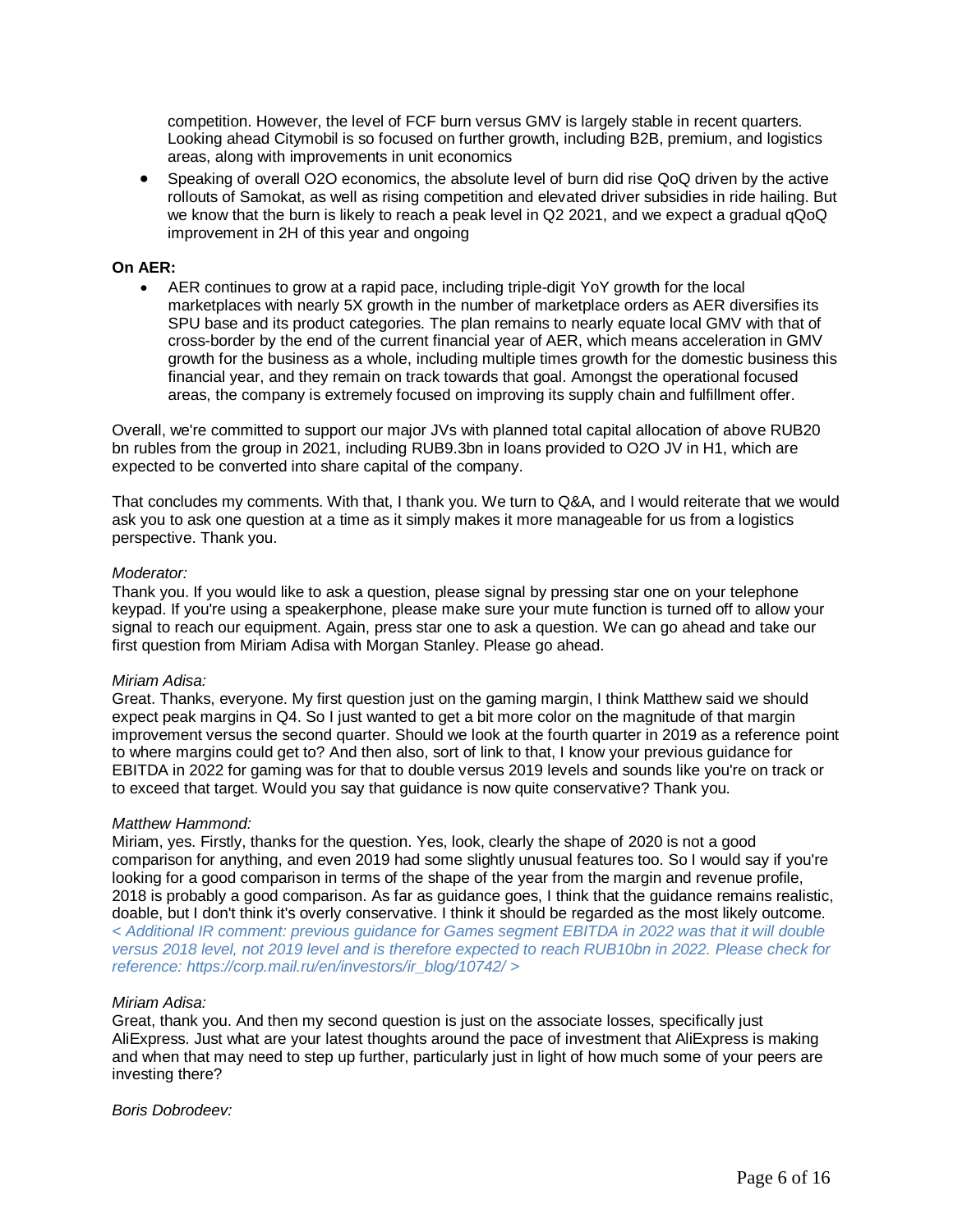Yes, I can probably answer that question broadly. So as you know, AliExpress traditionally comes out of cross-border business, which is more asset light model. So in the middle of last year, the team did very good job in transferring its business model towards local commerce, which of course, requires more investments into the business, into logistics, infrastructure, and operations. And the company plans to continue to ramp up investments. And we obviously support the company as it shows very good results. So for example, its local marketplace orders, they grew multiple times year-on-year in first quarter. So they already show a respectable market share in the first quarter, so we plan to continue to support the team and their efforts. Thank you.

#### *Miriam Adisa:*

Great, thank you.

#### *Moderator:*

All right. We can go ahead and take our next question from Cesar Tiron with Bank of America. Please go ahead.

#### *Cesar Tiron:*

Hi, good afternoon, everyone. Thanks for the call and the opportunity to ask questions. I have three questions, so I'll ask them one by one if that's okay. So the first one would really be on the games segment. Do you expect to significantly accelerate the game launches in H2 this year?

#### *Boris Dobrodeev:*

Yeah, I will take it, Cesar. Thank you for this question. As we take a prudent approach towards the gaming, and gaming became quite a marketing led business to an extent. So we always look at the marketing condition. So for us, the gaming launch is both a function of the readiness and our conviction that the game is good, and the second is the condition in the market and our ability to buy enough traffic at a good price. So we think that, last year for example, during the COVID times where the environment for marketing of the games was very good, so the options were pretty light for the gaming. So now looking at the rebound in the market, we think it's not a very good time to launch new titles since the competitive landscape in gaming marketing is quite tight. So it would probably be opportunistic. Things are pretty dynamic, but I don't think we have plans to launch and aggressively market something in Q3 and Q4 this year unless things change, unless the environment change. So we're more looking at like probably start of next year.

But at the same time, we have a very high quality portfolio of about 20 games in development. So as soon as we see the environment is good for the launch, then we'll launch it. Right? So usually we make our decisions depending on business, but not on like season or calendar months or something like that. But it looks like it will be more start of next year when we start to aggressively roll out new titles.

#### *Moderator:*

We can go ahead and... Go ahead.

#### *Boris Dobrodeev:*

I think it's also important, sorry, Caesar, just to add for that, it's nothing related. I mean, it is nothing related to competition or IDFA. I mean, we don't see any significant effects of IDFA on our gaming business. So it's mostly due to the elevation and the cost of marketing which generally happens in the market systematically with the market rebounding.

#### *Moderator:*

All right. And again, that is star one to ask a question. If you find your question has been answered, you may remove yourself from the queue by pressing star two. We'll go ahead and take our next question from Vladimir Bespalov with VTB Capital. Please go ahead.

#### *Vladimir Bespalov:*

Hello. Thank you for taking my question. I would like first to follow up on the margins. If we take your guidance, the margin, EBITDA margin in the second half of the year should be somewhere close to 30%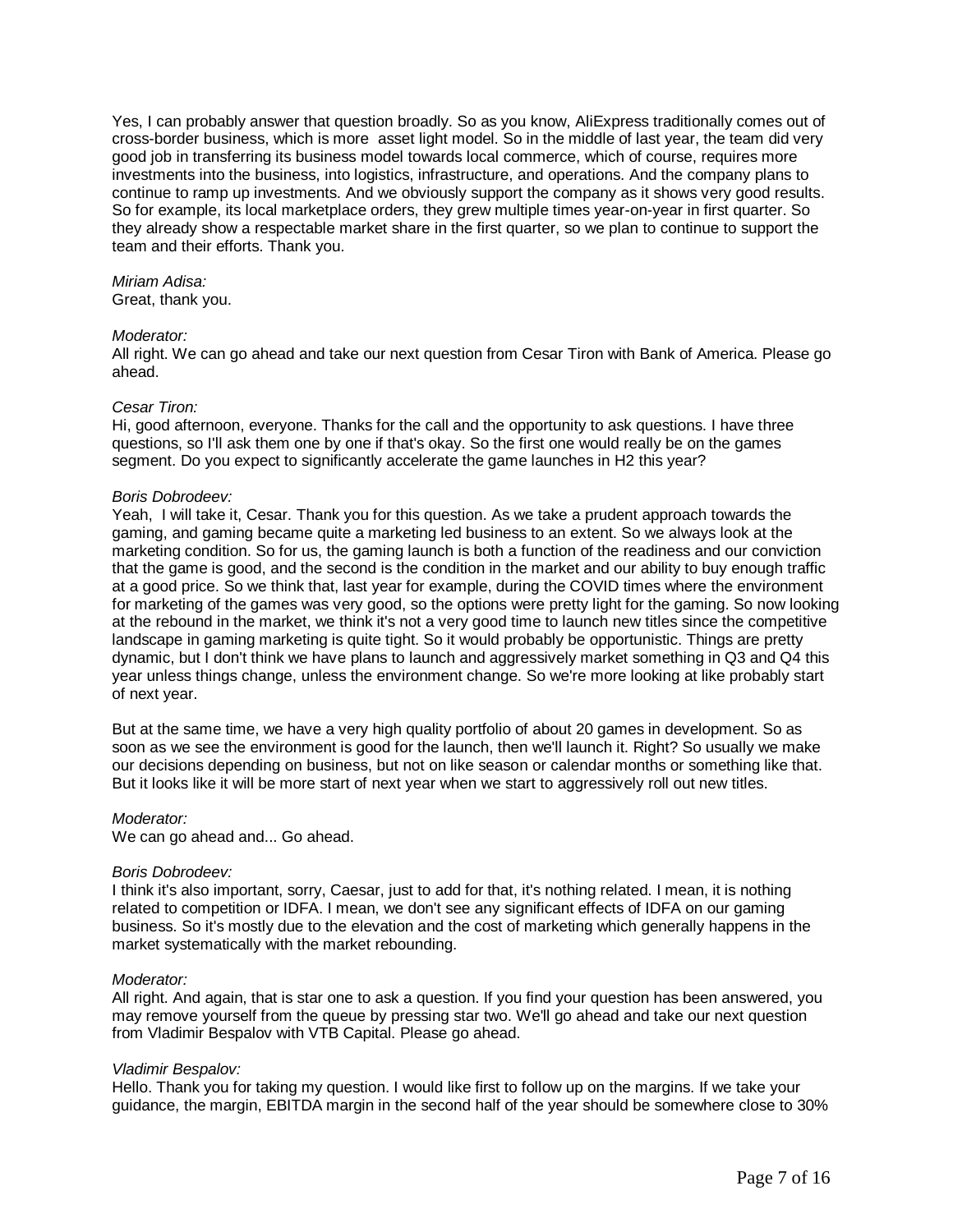based on what I calculate. We saw margins like this back in 2019, and there was a decline, and there is also a change of the revenue mix now with the share of Communication and Social declining, and the margin and Communication and Social declining as well. So what makes you confident that you can be back to this 30% EBITDA margin in the second half of the year? There were some comments from Matthew, but maybe you could also provide some color. Where do you think Communication and Social could enter in terms of margins because there has been a decline trend for several quarters? Thank you.

#### *Boris Dobrodeev:*

Yeah, I will probably start to answer this question. I thank you, Vladimir, for this question. So generally looking at the Q1 *<IR comment: he meant to sayQ2, not Q1>* margin profile, I think it was a little bit of a perfect storm for two lines of our business, for Social and Education.

So I think that in Social, there are three reasons for declining margins. So the first one would be pretty high based in IVAS. And I'm talking about the high margin IVAS, which is not a music type of IVAS but like gifts and the gaming type of IVAS in social networks. So they originally were very high during the COVID period when people stayed at home and entertained a lot. Hopefully also indicated through this IVAS as well. And they spend a lot on this high margin IVAS. When people went out of homes and the quarantine ended, people started to use this IVAS less and hence, we have a negative base effect for IVAS, and I think this is one of the aspects that keep the margins.

We lost YoY in terms of YoY comparison and a very high-margin revenue component. So here I mean going forward frankly, I think this part of IVAS will be compensated by the music IVAS because music actually wins from the rebound as people spend more time in mobility and commuting, and therefore listen to more music and consume more music services. But as you know, music is low margin, so this one would not compensate to a big extent, a very big part.

But at the same time, I think that there are two important aspects. So this means that are more temporary and make us pretty comfortable in terms of Social margin improvement. So one is generally what happened is we still have a hiring overhang from last year. I mean, generally most of the hiring happened last year, but we still see the effect on the costs this year, so we see definitely the effect of this hiring waning in the near quarters, in the coming quarters. So we're seeing that this cost effect is temporary and it will improve.

Generally, the second effect is also one-off, we had some... In H1 we had some, and Q2 especially, we had some marketing investments in some of our new products inside of Social, which are more of a oneoff. Again, they mostly would not repeat in the second part of the year but they were also affecting the Social margin. So we think out of the three factors, two are temporary, and we're pretty confident that like all the coming quarters we'll see sequential improvement in Social margin.

So this is in terms of Social. I think in terms of Gaming, Matthew already made his comment. So in terms of other initiatives, we generally see improvement even in current results, and as Matthew said in the letter, for example, such a big originally cost contributor as Youla is seeing good progress in movement to break even. So we're pretty sure that 2022, we will see Youla breaking even. And the fourth aspect is education. So education also saw a little bit of a miss on EBITDA, which also happens to be part of business seasonality even though this, you know, COVID times. So I generally have two major effects. One effect is that the team can vary, and I think a fully justified aggressive investment into content. So it was record-breaking quarter for the launch of new courses. 1,000 courses were launched. And we think that these launches paved grounds for revenue upgrades.

#### *Matthew Hammond:*

Apologies. It looks like we just lost Boris. I'm sure he'll be dialing right back in. Could you, sorry, just bear with us for a couple of minutes? The joys of remote working from different countries.

#### *Fedor Rubtsov:*

Yeah, I guess I can just finish Boris's thought on EdTech. So it's Fedor here. So when Boris-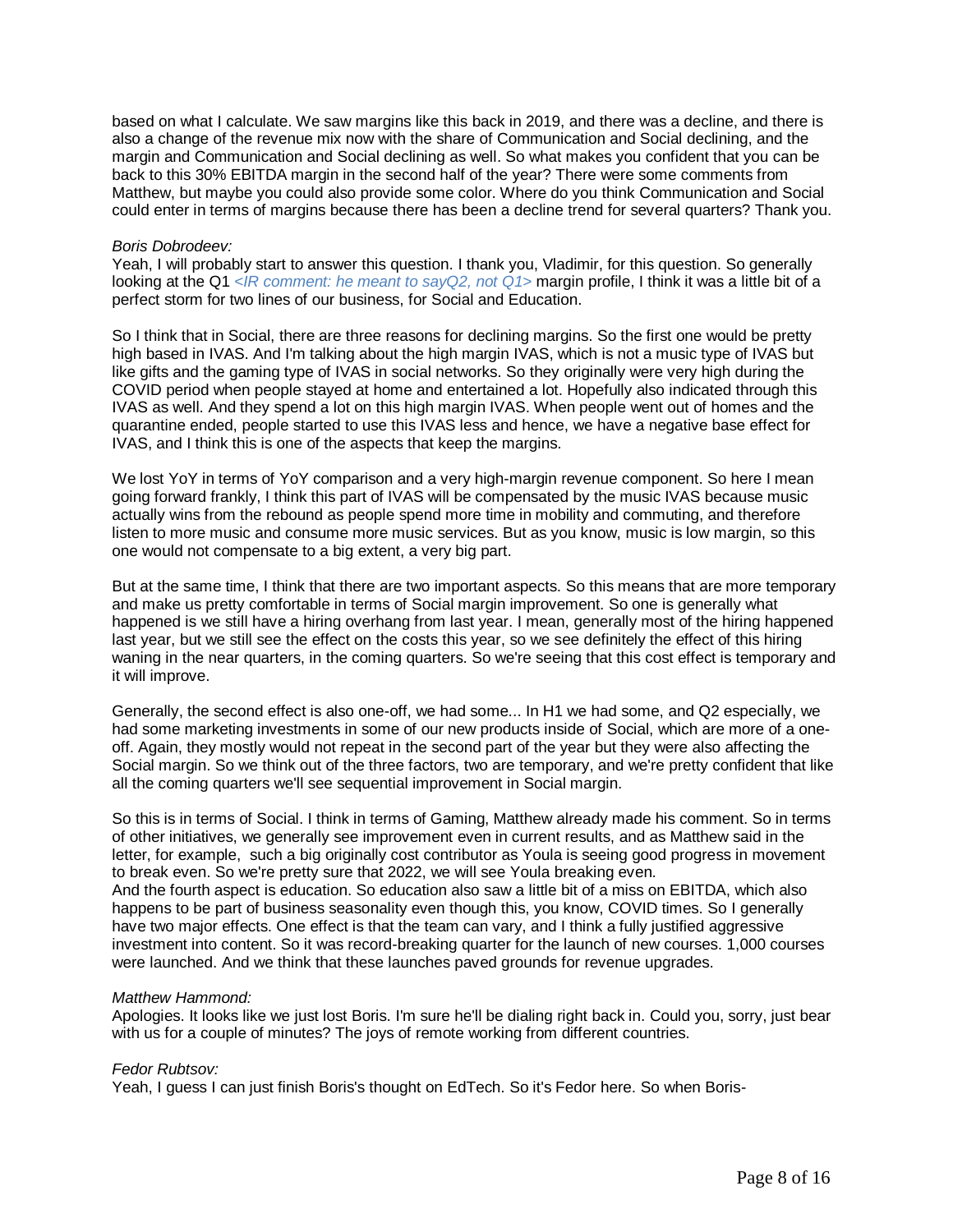#### *Boris Dobrodeev:*

Yeah, I'm coming back. Sorry, sorry. I'm really sorry. Sorry. Yeah, problems of the remote work. So I'm coming back on Education. So the Education made very big investments into content. They launched more than 1,000 courses. And we see that is paving a way for increased revenue for this year. So we think that the 9 billion revenue which we guided for this year now looks conservative view on this investments. So we just see a lagging effect from this investment.

And there is a second factor, which is well, we have a COVID comparison. So last year, it was actually a story which is quite similar to gaming. We have very low customer acquisition cost. So this year we saw kind of increase in customer acquisition costs. So given probably seasonally highest investment into content and increase in CAC, we saw this perfect storm for margins.

And finally, there is a third aspect, which is a transfer of our education business from... Like as they gain more scale they exit more like tax regime into more usual business tax regime. And we also added this to the, so add it to some like a drag on the financial. So generally, we aim to have a positive margin, at least in the fourth quarter for education business, and we're very happy and bullish with the way this business goes further. So I gave you a broad picture of what gives us comfort in margin expansion going forward.

#### *Vladimir Bespalov:*

Thank you very much. Very helpful. And can I ask one more question on education technology? I see that the revenue growth is slower than the number of paying students in your EdTech segment. Could you maybe give more color on what's going on there? Do you have to provide price discounts? Or maybe the product mix is changing? What is going on from this perspective?

#### *Boris Dobrodeev:*

No. I mean generally, we don't have any trends changing. It is just effect of quite a high base. Last second quarter we saw very high growth, so again, we're entering higher base here. This is number one. And number two, the growth, of course, the growth is very correlative with revenue, but also everything has lagging effect because given that it is very high check business, it's not like an IVAS where you pay, or it's not expected where if I pay several hundred rubles for a treat. It's generally a course that can be worth thousands of dollars. So usually, the decision-making cycle is longer than in other businesses. So it is like some kind of... There is a general of course correlation but on short term, this correlation is absolutely fine. And generally, the growth in students underpins the strong demand for digital education in Russia.

#### *Vladimir Bespalov:* Thank you very much.

*Boris Dobrodeev:* Thank you.

*Moderator:* All right, we'll go ahead and take our next question from Slava Degtyarev with Goldman Sachs. Please go ahead.

#### *Slava Degtyarev:*

Thanks very much for the call. My first question would be, you mentioned some of the key development areas are video, including Clips, also VK Combo, VK Connect, VK Pay, as well as the Mini Apps and the social commerce. How would you characterize at which investment stage of the cycle are those projects which are at the early stage of the investment cycle and you're looking to accelerate investments in the medium term? And where do you think the investment cycle is largely over? And also maybe are there any major product areas you're looking to deploy more capital or incremental capital in the second half of the year?

#### *Boris Dobrodeev:*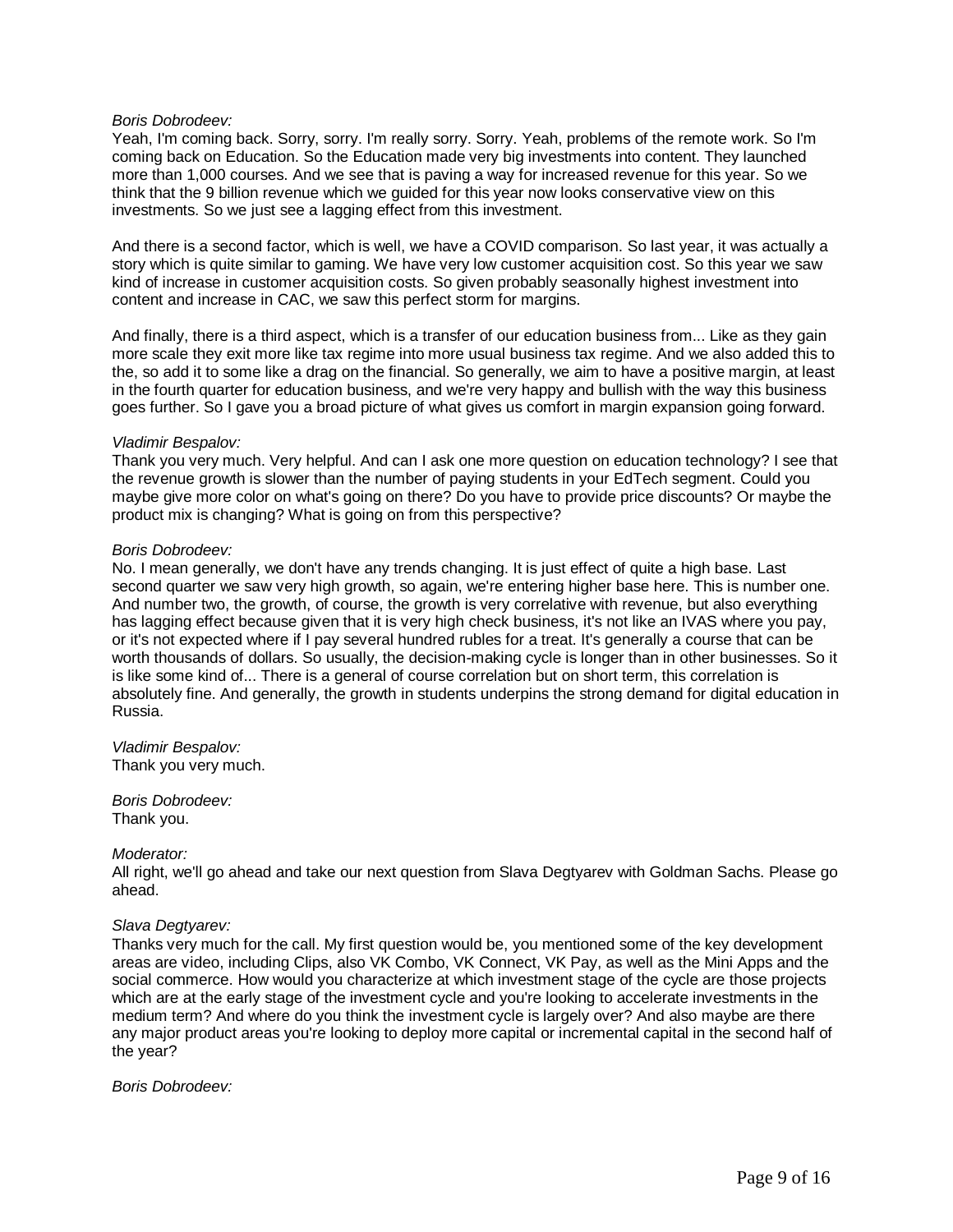Thank you, right, for the question. Can you please... I didn't very well hear all the services that you mentioned. Can you please again repeat those services you are referring to so I could better address your question?

#### *Slava Degtyarev:*

Yeah, sure. So specifically, you highlight them in the press release your key development areas, which are videos, including Clips, also VK Combo, VK Connect, VK Pay, Mini Apps and the social commerce.

#### *Boris Dobrodeev:*

Thank you. Thank you very much. I think in terms of video, we are... There's certain things in innovation. Of course, investments always continue, but we think that video is already quite a mature product. We're starting to see a very good return on investment into this direction via increased growth in video advertisement. So we think that here in terms of monetization, the model is getting quite mature. We think that in terms of investment cycle, in terms of the size of the team, we're definitely through the peak, so we anticipate some launches going forward. But generally, we think that 2022 in terms of video should be more of a year of return and no incremental investments.

So in terms of VK Connect, I think it's mostly the same. So we already have 40 million people outside of VK using VK Connect. And we already see that together with Combo and other ecosystem products paving a very good way for increased synergy and overall increase of, well, group products for a user, which increases ARPU.. And after this year, we don't anticipate any incremental increase in investments into this product line. So generally, we have a team that would continue to probably more or less within the current size to upgrade the product without any significant expansion.

So we think that social commerce, it is more early stage. Despite very good progress in terms of the audience, we're still experimenting with the business model. But at the same time, the investments into this... I mean, we operate with not a very big team, so investments into this area should not be very, very big. So Mini Apps do very well. There are, well, close to 40 million, like 38 million monthly active users of Mini Apps. And they actually already profitable within the new initiatives. And VK Combo, it has around, I think, 4 million combined users of VK Combo and VK Music and we already see quite good efficiency of combining Combo and music, with both increase the conversion and the retention of the music service. So generally, all in all, I think we are, I think... 2001 *<IR comment: 2021, not 2001>* should be like the year of finalizing investments into this area. And we think that literally in 2021, and for sure in 2022, you would not see any incremental increase of this investments and you would trust it starts to skew towards seeing a return on these investments.

#### *Slava Degtyarev:*

Thanks very much. And the second question would be on Samokat. Basically, how do you view the addressable market of Samokat service? What kind of population operation, maybe a number of cities, are you looking to have in the medium term? And do you envisage different unit economics in large cities versus the smaller ones? And maybe a few words on the international ambitions of Samokat as well. Thank you.

#### *Boris Dobrodeev:*

So look, I think that in terms of the addressable market, I think that the teams have done a phenomenal job in scaling Samokat outside of, well, Moscow and St. Petersburg, outside of the two big cities. And actually, from what we see now, we do not see any big difference in terms of the unit economics in the new cities and the older cities. And we are already in about and Samokat is already in about 20 cities, so guys are doing really phenomenal job. So we think that that makes us quite confident in the future of Samokat business, so we strongly believe in it. And we think that generally, the total addressable market is literally almost the entire retail market in Russia if you look 5 to 10 years ahead from now, so we don't see any big impediments for them going forward. It will be, of course, a question of continuous solid execution, but the current data makes us very, very positive. So we think that the dark store model and the fast commerce model, it is probably the disruptor in this market.

So in terms of international ambitions, as you know, Samokat is limited to Russia, and our current ambitions, at least current ambitions which are outlined in O2O strategy, are limited to Russian market,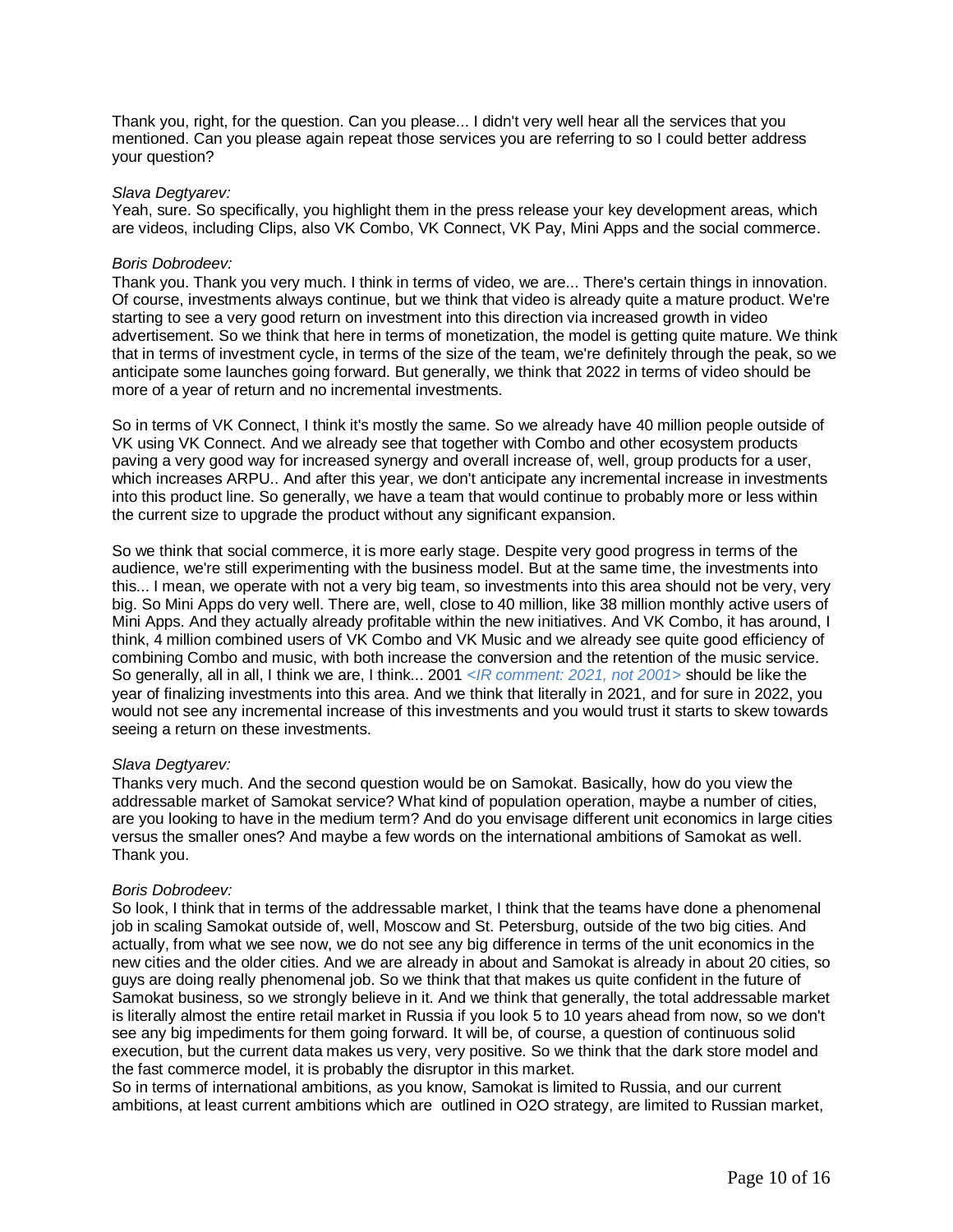and we are committed to invest to be the leader in the market and to sustain the leadership in Russian market.

*Slava Degtyarev:* Thank you very much.

*Boris Dobrodeev:* Thank you.

#### *Moderator:*

Okay, and now we will take the remaining question from Cesar Tiron. Please go ahead, Cesar.

#### *Cesar Tiron:*

Hi, again. I have one more question. I think Matthew touched on it, but just wanted to understand better if there's been more cash contribution or more loans to the JV in the past quarter, and whether you intend to make additional contributions to the JV in terms of capital this year, or if you do intend to lend more money to the JV this year? Thank you so much.

#### *Boris Dobrodeev:*

Thank you very much. So maybe I will give you a more total number. So I think this year, we plan to invest around 22 billion rubles in AliExpress Russian and O2O. Probably we would not disclose the sum by the separate entity and timing, but this is our appetite to invest this year. So we're very excited about both of the assets, about both the growth of these assets , which is also reflected in third-party independent valuations, valuations of different analysts and investment banks. So we generally plan to continue to support these assets. So again, the number for this year should be around 22 billion rubles. I think this is how it looks.

I think going forward that, on one hand, in this market situation is usually pretty dynamic, so it is very hard to make a long-term forecast for any of the business or all the business altogether. But at the same time, given our commitment to fund these businesses going forward, and again, ourselves being very, very bullish on them, it looks like at this point, that this year looks like a big investment year of our contribution to them. It doesn't mean that next year we wouldn't make significant contributions, but I mean, if you look at the total numbers, currently, in my opinion, this year it looks like next year we would see decline in our commitments into these JVs.

#### *Cesar Tiron:*

Thank you so much. I just want to clarify, is it 22 billion contribution from, additional contribution from now, which you haven't yet made for this year?

#### *Boris Dobrodeev:*

No. It's total Mail contribution to O2O and AliExpress Russia this year. So AliExpress Russia contribution hasn't been done yet this year. And generally, we have already contributed 9.3 billion into O2O this year already, so you can calculate the rest.

*Cesar Tiron:* Great. Thank you so much. That was very helpful.

#### *Boris Dobrodeev:*

So just to be clear, the total number for 2021 is around 22 billion for AliExpress Russian and O2O, with 9.3 billion out of them already been made.

*Cesar Tiron:* That was very clear. Thank you so much again.

*Boris Dobrodeev:* Thank you.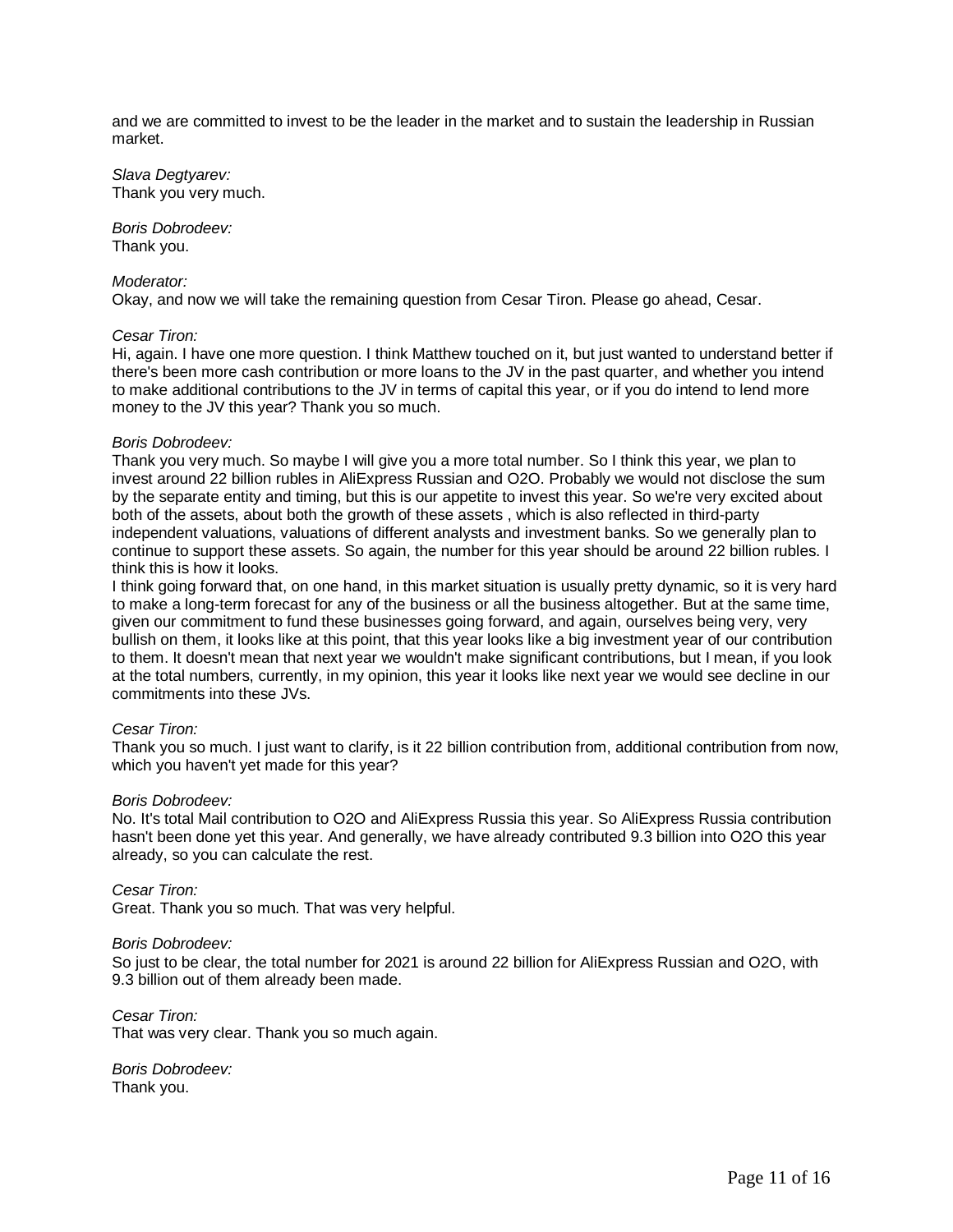#### *Moderator:*

All right. We'll take our next question from Ildar Davletshin with Wood & Company. Please go ahead.

#### *Ildar Davletshin:*

Thank you. So I had two questions. Main question is on the Game segment. So it was quite encouraging to see a very strong performance in the second quarter despite no new launches and lower investment into marketing. I'm curious if you've noticed perhaps any changes in player behavior so that perhaps there is less attrition or higher retention rate among existing players or maybe high engagement, so players spend more time or spend more money on your games playing? And related to that, when you say that second-half margins in the game business should continue to improve, do you also assume a significant decline in revenues because without new launches, without new investments, and consumer behavior hasn't changed dramatically, it may be that you just will lose quite substantial amount of top line and maybe margin will be higher, but in absolute terms, your EBITDA may be even lower X? So I would be grateful if you could provide some color on this. Thank you.

#### *Boris Dobrodeev:*

So now, I will answer the first part of the question and Matthew and Tatiana can address the second question. So generally, we looked at the cohorts, at the retention rate, and in general, if you look at the gaming cohorts, I mean, of course, there is some variance of different cohorts month by month, but in general, we do not see any big divergence in the cohorts. We think that all the previously acquired cohorts look quite good and quite healthy. So there is no divergence or radical changes in behavior, and there is nothing wrong with the cohorts previously acquired. So as we said before, the only big radical difference is... And there is no abnormal cooldown. Everything according to usual seasonality. People continue to love playing games. So the only difference we see, and I just reiterate what we said before, is not in the existing cohort. It's just different in the face of user acquisitions as LTV remains quite healthy but the CAC, customer acquisition costs, goes up, we proportionally decrease the spending. This is the only thing that changes, and Matthew and Tatiana will guide you on the second question.

#### *Tatiana Volochkovich:*

If I might comment, I believe you asked about margin potential for Games. Right? So as we said reiterating our plan for this year, our games are extremely well positioned to deliver a year-on-year improvement in 2021. We're firmly on track to deliver this goal. Clearly how margins will shape up between quarters will depend on launch of them, therefore our marketing activity, as Matthew mentioned in his first speech, there are a couple of titles which could be coming to market. So we recommend the audience to track timing of this launches because of course, this could impact margins between different quarters. But for this year, fourth quarter of the year should again, like back in 2018, should mark peak margin for the year.

And in terms of longer-term guidance, again as we mentioned previously, we target low to mid 20s margin for our games business. We of course track all our peers and we think that these are best-in-class margin for scale businesses that focused on mobile games with a healthy franchise portfolio. So we see ourselves benchmarked to these global mobile games leaders. We will deliver low to mid 20s margins for our games business in the coming years.

## *Ildar Davletshin:*

All right, thank you.

#### *Moderator:*

All right. We'll take our next question from Sebastian Patulea with Jefferies. Please go ahead.

#### *Sebastian Patulea:*

Hello, and thank you for the presentation. Can you please develop more on the competitive pressure in the eCommerce segment and in which areas you're starting to see that competitive pressure, if any? Is it customer acquisition? Is it logistics, logistics employees? Is it engineers? You tell me please. Sberbank is guiding to invest four-and-a-half billion dollars in the next three years in their non-banking business with a significant part of that going into logistics. Ozon raised almost \$2 billion from their IPO and bond sale. Yandex invested 650 million to grow their eCommerce business, while Wildberries, the local market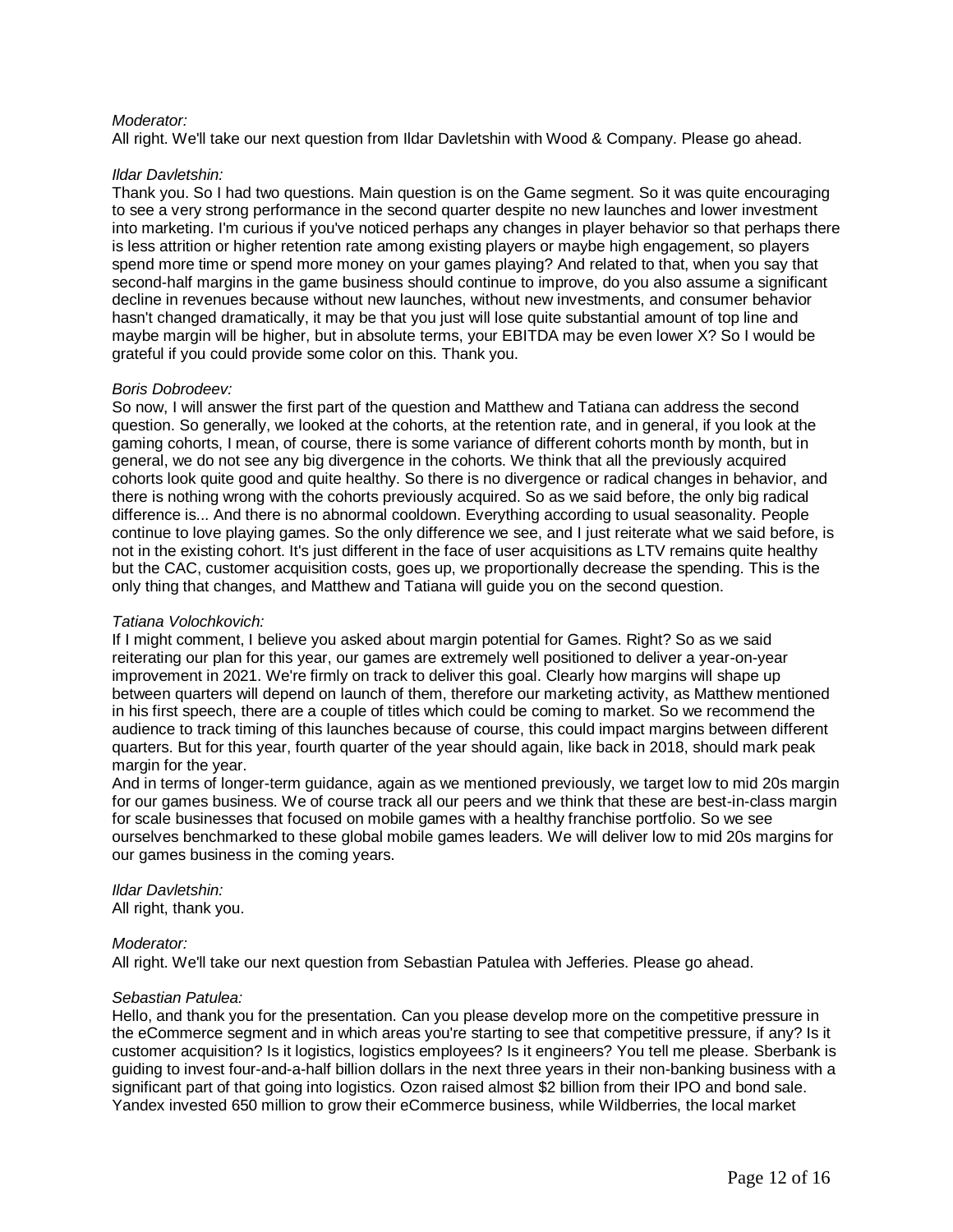leader, exists as well, but it's less focused on Russia now and more focused on the international expansion. So I'll be really interested in that, and I also have a follow-up questions.

#### *Boris Dobrodeev:*

Thank you very much. So generally, we are very much used to. We're one of the, I think, pioneers in both operations and in the investments in the different eCommerce market and broad eCommerce marketplace market, so there is nothing new to us going on. Frankly, I don't see any radical change in the picture different from last couple of years because again, we are used to operating in currently like competitive heated and in some areas, also global space. So you know in the market that there is permanent competition for IT talent, there is permanent competition for, say couriers. Of course, there is a huge competition in terms of the quality of tech. Of course, there is competition in terms of marketing and mind share, and of course, there is competition for the end customers. So, no, there is nothing new. AliExpress Russia aims to hold 20% of the market when it reaches scale in 2025. So, we continue to run for top position in the market as it consolidates. We are one of the biggest players in terms of GMV and I think we're probably the biggest player in terms of the customer base, which makes us quite optimistic. And as I said before, whenever the asset requires, we are ready along with other shareholders to fund the business and its expansion. And already it has proven its ability to almost from scratch to start a new line of local business, and we're very happy with the way the business operates.

#### *Sebastian Patulea:*

Thank you very much. I was more trying to gauge with all of these investments happening in a short amount of time if you're starting to see any radical price inflation for customers, to be for customers or for logistical employees or for engineers, if you're having trouble to get some of those logistical employees or engineers or if it can be done.

#### *Boris Dobrodeev:*

No trouble. No trouble at all. No, again, no trouble at all. Mail is on this market for more than 20 years, and we are actively in Mail investing into eCommerce since probably 2015, 2016 into eCommerce businesses starting with Youla, then with Delivery Cloud, Citymobil, AliExpress Russia, Pandao, Samokat, we have a lot of experience in this market. We're thinking very, very long term. And there is nothing radical and nothing new that is going on in the market, so all these aspects have been there forever in the market. And as we look at our efforts, and here namely AliExpress Russia, there is nothing which is a showstopper for AliExpress Russia development. So we think we have a very highly qualified team. So just to give you an example, last year, management managed to hire 500 new local employees for AliExpress Russia, a lot of new talent, ramp up a huge local business. So I think this is a testament of the company and management being very capable to compete in such an environment.

And also in terms of marketing, of course, we have, I would say, a double-edged competitive advantage, because, again, AliExpress Russia traditionally, from its cross-border business has probably the biggest eCommerce transacting user base in Russia, and on the other hand, we have a cooperation with Mail where we do a lot of exercises on social commerce. So 27 million transacting users in AliExpress Russia and 92% of Russian internet located in Mail.ru. I mean, you're talking about CAC difficulties when it should not be such a big problem for such an asset. Maybe other companies without the link to such strategic parent can indeed have trouble, but not AliExpress Russia. And you also shouldn't forget that it helped MegaFon as leading several, second biggest telco operator as one of its parents. And also, it has RDIF, one of the biggest sovereign wealth fund, Russia's foreign wealth fund as one of its parents, and also Alibaba, one of the world's biggest eCommerce players with half a trillion market cap. So I don't think we are scared and I don't think we should look scared too.

#### *Sebastian Patulea:*

Thank you very much. That's very clear. And regarding my follow-up, please. From the outside, it's starting to look like a bit like a busy sector. If you were to pick one operator which won't be in the market five to seven years down the line, which one would it be and why is that, please? Thanks very much.

#### *Boris Dobrodeev:*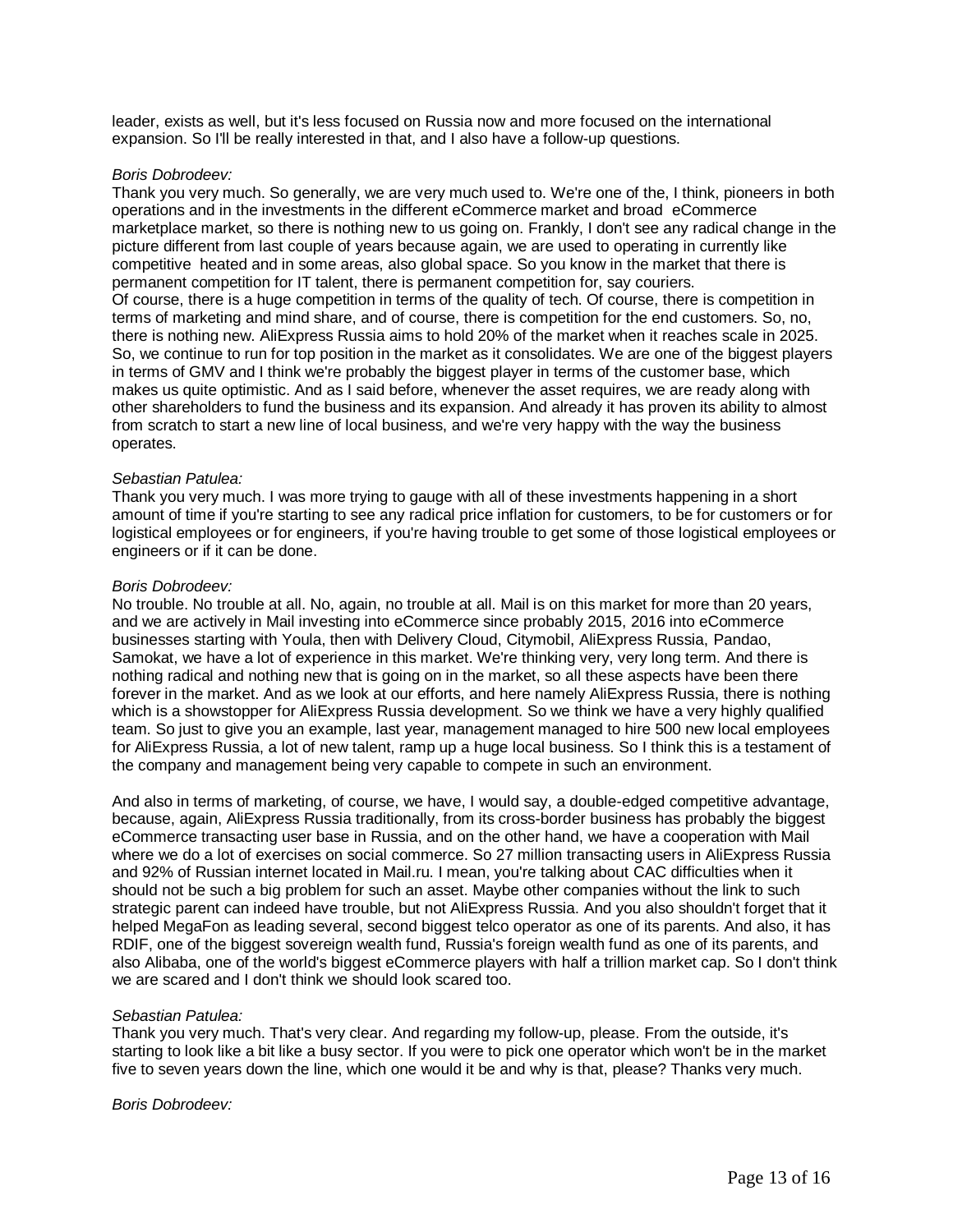Sorry. You're talking about eCommerce, right?

*Sebastian Patulea:* Yes.

#### *Boris Dobrodeev:*

So if we were five to seven years... I think we started, so the only change that would be if we had an ability to... Well, not an ability. If we made up our mind earlier, we would have done the same, but maybe a couple of years earlier. So we are focused on ourselves, we are focused on our assets that we have chosen, and we think we've chosen the best assets possible, and we are focused to how to deal with that. So the only thing we would have done probably it would have been great if we could have started earlier, but we started when we started and we have very good and solid market positions, and generally we try to think not about the past, but the future. But looking at the past, I think it's also very good.

*Sebastian Patulea:*

Thank you very much.

#### *Moderator:*

All right. And we'll take our next question from Anna Kurbatova with Alfa Bank. Please go ahead.

#### *Anna Kurbatova:*

Good afternoon. Thank you very much. Well, the first thing is the short follow-up on your contribution to JVs. Should we understand the point that your 22 billion rubles, total contribution this year, it will be only proportionally you will invest in the past years along with your partners? So we should calculate proportional, on the proportional basis, the total amount of investments into those assets, right?

#### *Boris Dobrodeev:*

Yes, it is proportion. It's just the proportion faced by Mail is right around 22 billion, but you should bear in mind that part of it goes to AliExpress Russia, will go to AliExpress Russia, and part of it will go and already went to O2O. So we cannot disclose any more detail, but hope it helps.

#### *Anna Kurbatova:*

Yes, sure. Just to understand that the entire, more or less entire amount of investments into this joint ventures. Thank you. And my main question is, again, with regards to games. It looks like this year, MY.GAMES is less active in terms of acquisition of new studios compared to the previous two years, maybe. So maybe you could make some comment of why is that, because of marketing or market conditions, maybe after the COVID, like peak in the games' activity, assets are more expensive or you are happy with the current portfolio? And just a follow-up, would you reiterate your earlier guidance or ambition to grow into top 25 global games developers in the medium term? Thank you.

#### *Boris Dobrodeev:*

Yeah, thank you. Thank you very much for your question. So on number two, clearly, yes, and there is no change. On number one, I don't think that there is any change in strategy or approach. I think that there are two factors. One factor is that we're already invested in so many studios. So recently, we were discussing it internally. So we have 45 studios in our ecosystem. I mean, either controlled or where we are invested. So we are not buying for the sake of buying. So we're buying for the sake of operating, controlling, and getting high quality games and pipeline out.

So we will continue to do so. But we think that we already have huge [inaudible 01:11:16] to operate. So we are not in maybe some like, some other players in the market, we are not in a rush to do something. We always take prudent approach. We don't want to buy one dollar for two. So therefore, we take the prudent approach, so when we see good studio and good deals, we do it, but otherwise, we do not see anything mission critical for us in not doing any acquisitions in the next couple of months. That wouldn't affect our business profile, our ability to enter top 25 game studios in the next couple of years. So there is nothing mission critical about that.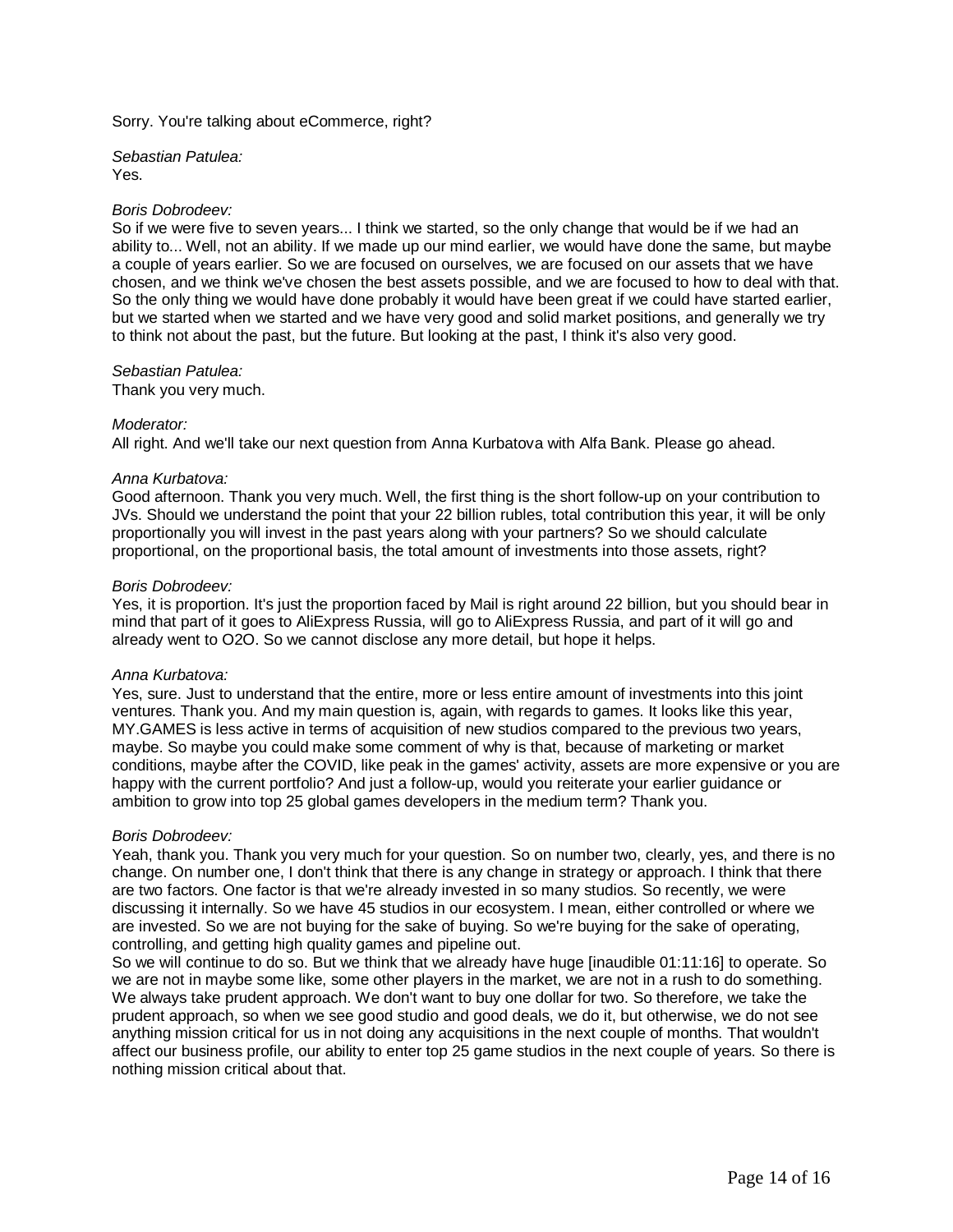However, if you look at the market, definitely it is a little bit overheated. And I think if you are a new entrant into this market, it is indeed not a good time because I think most likely, you end up having either no deal or overpaying seriously. So with the company, we always take business-oriented approach, and we will definitely prefer not to overpay for a studio. Because, again, we have 45 studios in our ecosystem and this capacity is enough to build a worldwide leader in games.

#### *Anna Kurbatova:*

Thank you very much. Very clear. Thanks.

#### *Moderator:*

We'll take our next question from Vladimir Bespalov with VTB Capital. Go ahead.

#### *Vladimir Bespalov:*

Thank you very much for taking my follow-up questions. I have two small questions. First, you're porting some of your mobile titles to PC. Could you share some experience how this works from the user perspective and in terms of revenue contribution margins, and could it be a big driver for the game segment? And the second one also on the games. When I look at the numbers of paying users, this have been quite stable over the past several quarters with some fluctuations. So basically, the revenue growth is driven mostly by the growing average revenue per user, which is also partly impacted by facts given that you have a lot of international exposure. In your strategy, do you think this would be possible to grow the number of paying users going forward, and what are the key drivers for revenues in the future for you? Thank you.

#### *Matthew Hammond:*

Hi, it's Matthew. I'll do this one. I think it's very important that you need to keep things in perspective. While the porting over definitely does have some not only advantages, but opportunities for us, the absolute numbers are still relatively small. That said, incremental revenue from porting projects in June grew 7X versus January. So we are actually seeing an impact. Obviously, the margin is better because you're not paying away commissions to the source. And that is the primary difference. And in terms of user behavior, the physical porting process over is not particularly difficult. That's just about some of the base code and making sure that it works with the relevant engines, especially graphics engines. So this is not a difficult thing. So Left to Survive, now 10% of revenue is coming from having been ported over to web. I think that we expect that a number of titles can make a decent contribution to this. Is it the primary driver of games growth looking into the next six, 12 months? No, that obviously has to be new titles higher up and more users, but this definitely is a supporting factor.

#### *Boris Dobrodeev:*

Thank you very much, Matthew. And as for the second question, I think, look, there is no special strategy behind either growing via ARPU or penetration of paying users or increase in the general users where I think we're still very small and the market is very big in terms of gaming, and we have enormous room to grow we think in all the three. So now given that the customer acquisition cost is high, we are more focused on the quality rather than quantity metrics. But again, with new launches or new opportunities and pocket of new opportunities in the market, the quantity part of the game business will also increase. But there is nothing strategic here. Probably it's all more tactic part. *Matthew Hammond:*

Thank you very much.

*Vladimir Bespalov:* Thank you.

#### *Moderator:*

All right. It appears there are no further questions at this time. Mr. Hammond, I'd like to turn the conference back to you for any additional or closing remarks.

*Matthew Hammond:*